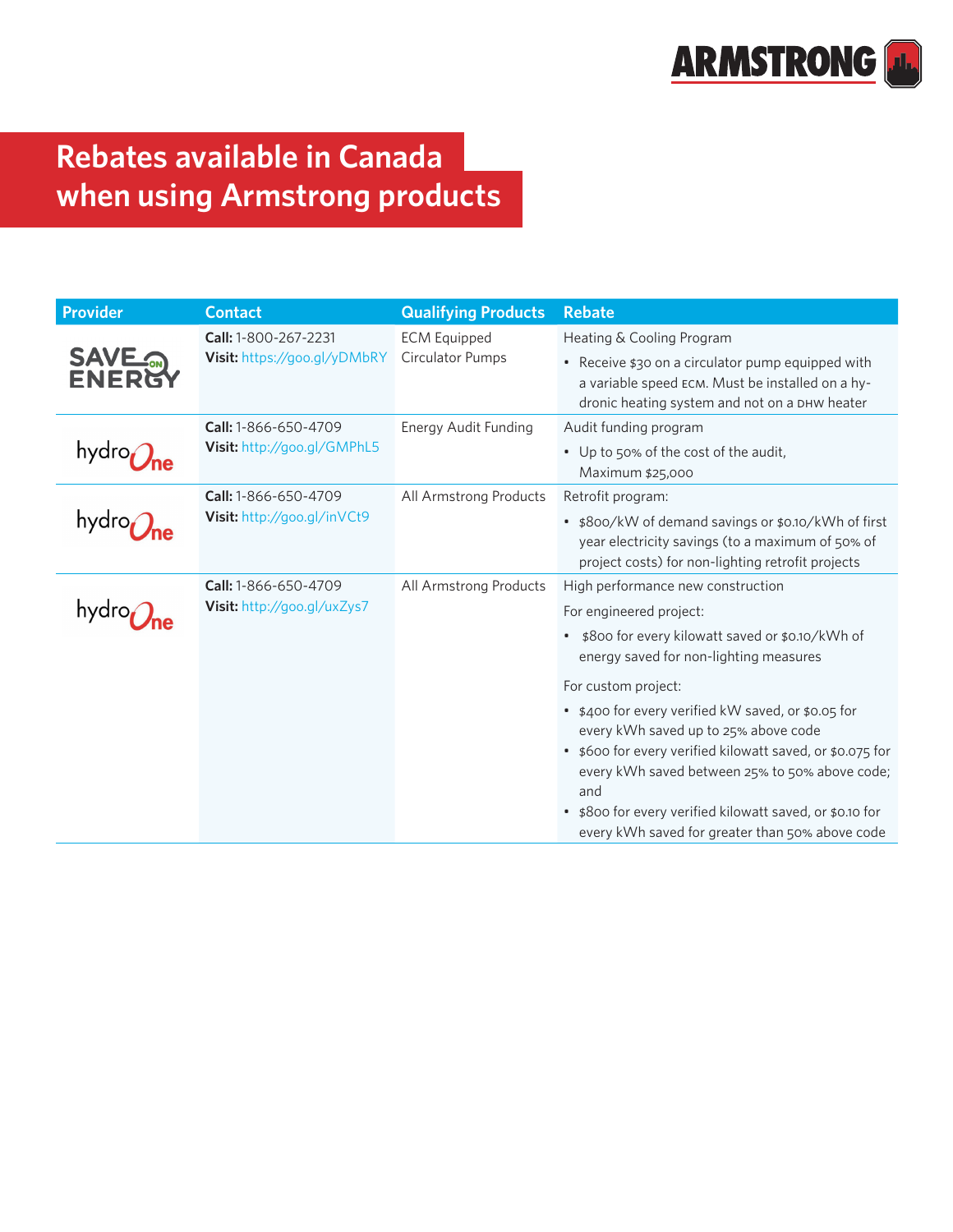

| <b>Provider</b>   | <b>Contact</b>                                                     | <b>Qualifying Products</b> | <b>Rebate</b>                                                                                                                                                                                                                                                                                                                                                                                                                                                                             |
|-------------------|--------------------------------------------------------------------|----------------------------|-------------------------------------------------------------------------------------------------------------------------------------------------------------------------------------------------------------------------------------------------------------------------------------------------------------------------------------------------------------------------------------------------------------------------------------------------------------------------------------------|
| TORONTO           | Call: 416-542-3388<br>Visit: https://goo.gl/jM-<br>mGA5            | All Armstrong Products     | <b>Business Conservation Program</b><br>Retrofit Program:<br>• \$800/kW of demand savings or \$0.10/kWh of first<br>year electricity savings (to a maximum of 50% of<br>project costs) for non-lighting retrofit projects                                                                                                                                                                                                                                                                 |
|                   |                                                                    |                            | High Performance New Construction:<br>For Engineered Project:<br>• \$800 for every kilowatt saved or \$0.10/kWh of<br>energy saved for non-lighting measures<br>For Custom Project:                                                                                                                                                                                                                                                                                                       |
|                   |                                                                    |                            | • \$400 for every verified kW saved, or \$0.05 for<br>every kWh saved up to 25% above code<br>• \$600 for every verified kilowatt saved, or \$0.075 for<br>every kWh saved between 25% to 50% above code;<br>and<br>• \$800 for every verified kilowatt saved, or \$0.10 for<br>every kWh saved for greater than 50% above code                                                                                                                                                           |
| Powering Tomorrow | Call: Your local hydro com-<br>pany<br>Visit: http://goo.gl/j0gqFX | All Armstrong Products     | Retrofit program<br>• The greater of either, \$800/kW or \$0.10/kWh of<br>first year electricity savings for non-lighting retrofit<br>projects                                                                                                                                                                                                                                                                                                                                            |
| <b>O</b> BC Hydro | Call: 1-800-224-9376<br>Visit: https://go.gl/wVRXzT                | DE Pumps                   | Replacing old technologies program<br>Up to 75% of the cost of an eligible energy efficiency<br>retrofit project<br>• Replacing from 10-100 hp HVAC pump to add vari-<br>able frequency drive<br>• Replacing from standard pump (<1.2 hp) to vari-<br>able speed ECM pump (<0.6hp)<br>• Replacing from standard pump (<3hp) to variable<br>speed $ECM$ pump ( $>=1$ hp and $<=2$ hp)<br>• Replacing from standard pump (>0.6Hp and <2hp)<br>to variable speed ECM pump (>=0.6Hp and <1hp) |
| Hydro<br>Québec   | Call: 1-877-817-1433<br>Visit: http://goo.gl/jxqAik                | All Armstrong Products     | Buildings program for engineered project<br>• Buildings under 10,000 m <sup>2</sup> with a project eligible for<br>at least \$2,500 in financial assistance                                                                                                                                                                                                                                                                                                                               |
| ydro<br>Québec    | Call: 1-877-817-1433<br>Visit: http://goo.gl/jxqAik                | All Armstrong Products     | Retrofit program<br>• Any project that aims to cut electricity consump-<br>tion by at least 25,000 kWh per year<br>New Plant, expansion Industrial System Program<br>• Any project that aims to cut electricity consump-<br>tion by at least 25,000 kWh per year                                                                                                                                                                                                                          |